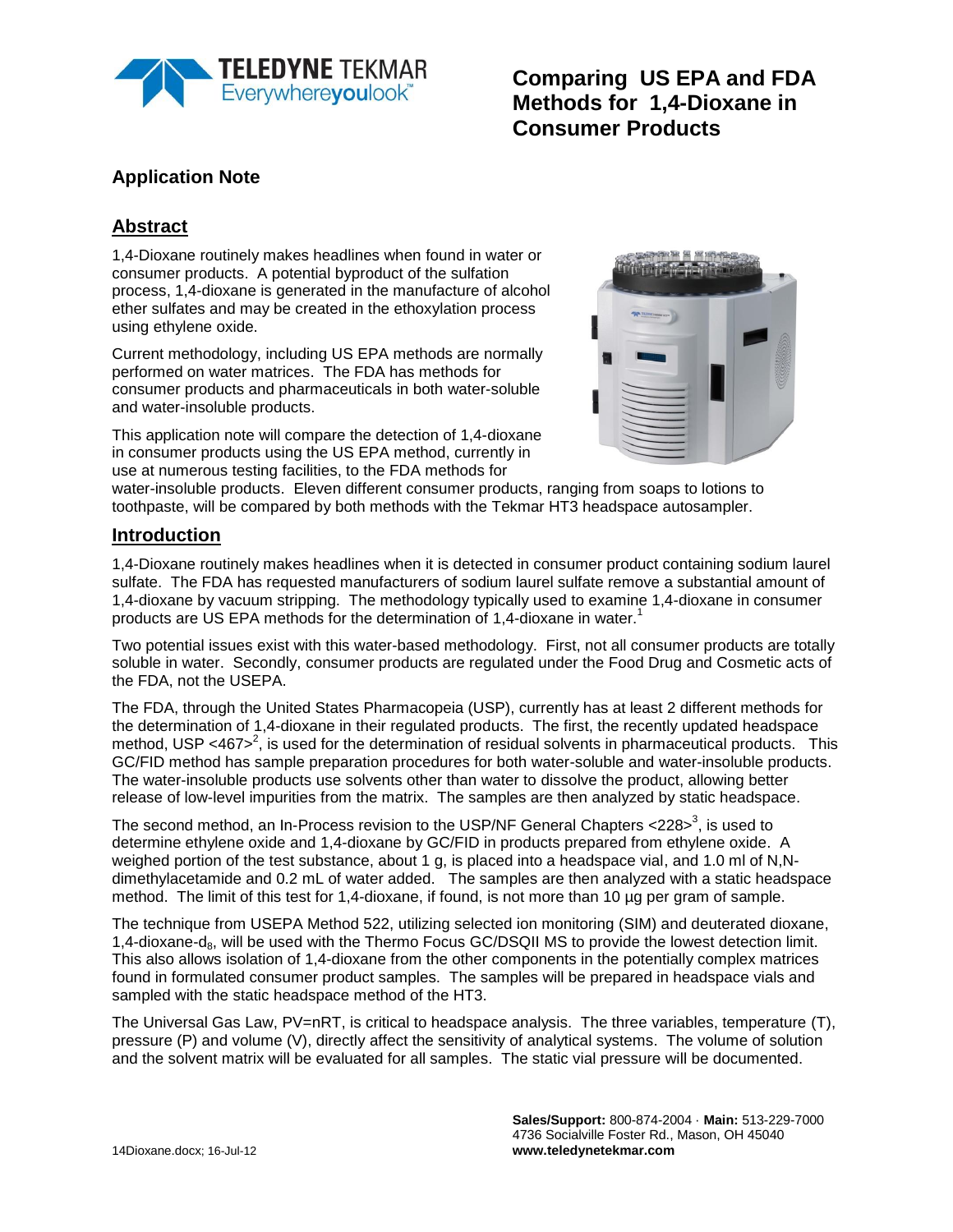

## **Sample Information**

Eleven consumer products ranging from bubble solutions, lotions and soaps were obtained. The products and some of the label compounds which might include 1,4-dioxane, are listed in Table 1.

| <b>Product</b>          | <b>Label Ingredients</b> |                                                                                |  |  |
|-------------------------|--------------------------|--------------------------------------------------------------------------------|--|--|
|                         | <b>First Listed</b>      | <b>Other</b>                                                                   |  |  |
| <b>Bubble Solution</b>  | No ingredients<br>listed |                                                                                |  |  |
| Mouthwash               | Water                    | Poloxamer 407                                                                  |  |  |
| <b>Body Powder</b>      | Zea Mays Starch          |                                                                                |  |  |
| Deodorant               | Cyclopentasiloxane       | PPG-14 butyl ether, PEG-8 disterate,                                           |  |  |
| Shampoo and Conditioner | Water                    | Ammonium Laureth Sulfate, Ammonium Lauryl Sulfate, PEG-<br>14M                 |  |  |
| Shampoo                 | Water                    | PEG-80 Sorbitan Laurate, Sodium Trideceth Sulfate, PEG-150<br><b>Disterate</b> |  |  |
| Body Wash               | Water                    | PEG-80 Sorbitan Laurate, Sodium Laureth Sulfate, PEG-150<br><b>Disterate</b>   |  |  |
| Bar Soap                | Soap                     |                                                                                |  |  |
| Toothpaste              | Water                    | Sodium Lauryl Sulfate                                                          |  |  |
| <b>Skin Cream</b>       | Water                    | Steareth-21, Steareth-2                                                        |  |  |
| <b>Body Lotion</b>      | Water                    | Polysorbate 20                                                                 |  |  |

*Table 1: Label Ingredients for Consumer Products Tested for 1,4-Dioxane. The other ingredients listed are potential sources for 1,4-dioxane 4, 5, 6 .*

#### **Experimental-Instrument Conditions**

The HT3 Automated Headspace Analyzer was connected to a Thermo Focus GC/DSQ II MS system for this study. A Restek Rtx<sup>®</sup>-VMS column was used. Table 2 displays the HT3 method parameters, while Table 3 displays the GC/MS full and SIM scan parameters.

| <b>Teledyne Tekmar HT3 Parameters</b> |                                        |                        |                     |  |  |
|---------------------------------------|----------------------------------------|------------------------|---------------------|--|--|
| <b>Variable</b>                       | <b>Static Value</b><br><b>Variable</b> |                        | <b>Static Value</b> |  |  |
| <b>Constant Heat Time</b>             | On                                     | Mixing Time            | 10.00 min           |  |  |
| GC Cycle Time                         | 30.00 min                              | Mixing Level           | Level 5             |  |  |
| Valve Oven Temp                       | $140^{\circ}$ C                        | Mixer Stabilize Time   | 5.00 min            |  |  |
| <b>Transfer Line Temp</b>             | $140^{\circ}$ C                        | Pressurize             | 15 psig             |  |  |
| Standby Flow Rate                     | 50 mL/min                              | <b>Pressurize Time</b> | 2.00 min            |  |  |
| Platen/Sample Temp                    | $95^{\circ}$ C                         | Pressurize Equil Time  | $0.20$ min          |  |  |
| Platen Temp Equil Time                | $1.00$ min                             | Loop Fill Pressure     | 12 psig             |  |  |
| Sample Equil Time                     | 45.00 min                              | Loop Fill Time         | 2.00 min            |  |  |
| Mixer                                 | On                                     | <b>Inject Time</b>     | $1.00$ min          |  |  |

*Table 2: HT3 Headspace Conditions*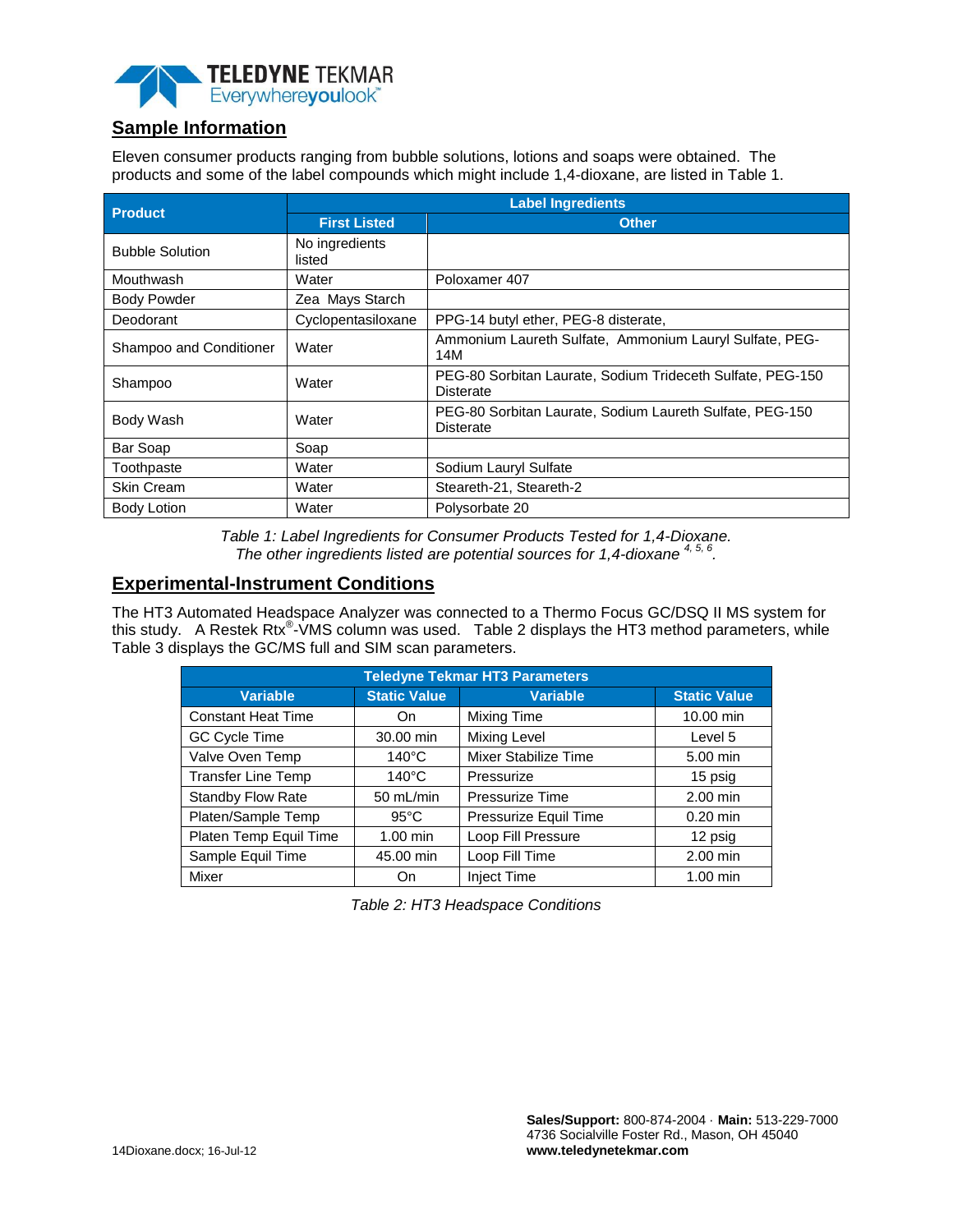

| <b>Thermo Focus GC Parameters</b> |                                                                                                     |  |  |
|-----------------------------------|-----------------------------------------------------------------------------------------------------|--|--|
| Column                            | Restek Rtx-VMS, 20m, 0.18mm ID, 1um df                                                              |  |  |
| Oven Program                      | 35 °C for 7 min, 20 °C/min to 200 °C for 0 min, run time - 15.25 min                                |  |  |
| Inlet:                            | Temperature - 200 °C, Split Ratio - 20:1 Helium Carrier Gas: Constant Flow - 0.7mL/min: P&T Adapter |  |  |
| Thermo DSQ II Parameters          |                                                                                                     |  |  |
| Mass Spec                         | Acquisition Time - 12.50 minutes; Transfer Line and Source Temp – 200 °C                            |  |  |
| Full Scan                         | 35.0 to 350.0 m/z, Scan Rate - 1492.11                                                              |  |  |
| SIM Scan                          | Masses - 43.0 m/z, 46.0 m/z, 58.0 m/z, 64.0 m/z, 88.0 m/z, 96.0 m/z, Width - 0.50; Dwell Time - 100 |  |  |

*Table 3: Thermo Focus GC / DSQ II MS Full and SIM Parameters* 

## **Standard Preparation**

The 1,4-dioxane-d8 50 ppm internal standard was prepared by diluting  $250 \mu$ L of a stock  $2000 \mu g/mL$ standard in 10 mL of P&T methanol. All samples, standards and blanks are spiked with 10 µL of this internal standard solution.

The 1,4-dioxane 2000 g/mL stock standard was prepared by diluting 20µL of reagent grade 1,4-dioxane into 10 mL of P&T methanol. The 50 ppm working standard was prepared by diluting the 250 µL of the stock standard into 10 mL of P&T methanol. The standards and duplicates of the consumer products are spiked with 10  $\mu$ L of this 50 ppm standard.

Standards were prepared, in triplicate, in three matrix solutions for this application. The first solution was 7.5 mL of water containing 1 g of sodium sulfate. The second solution was a mix 2.5 mL of water with 5 mL of DMSO. The third solution was 7.5 mL of DMSO.

The volume portion of the Universal Gas Law equation, PV=nRT, is critical for headspace analysis. The headspace volume was kept constant by insuring that the sample volume and the added liquid volume totaled 7.5 mL. The pressure portion is also critical for headspace analysis. The different solvent mixtures were used to assist in determining the static vial pressure (SVP) for the water and the non-water based consumer product solutions.

#### **Sample Preparation**

The sample amount used for all of the consumer products was 2.5 g. The consumer products were prepared in duplicate for each solvent condition to allow one sample to be spiked with 10 µL of the 50 ppm 1,4-dioxane standard. These spike recoveries show that if 1,4-dioxane is present, it is not being held in the solution due to the complex chemical matrix of consumer products.

The first solvent condition used 1 g of sodium sulfate along with 5 mL of deionized water. This set of samples was used to compare to the current EPA type of water methods, employed by numerous testing laboratories.

The second solvent condition was the addition of 5 mL of DMSO. This will allow the complex chemical matrix to dissolve similarly to the current FDA methods for non-soluble products for situations where the water may not be the most applicable solvent.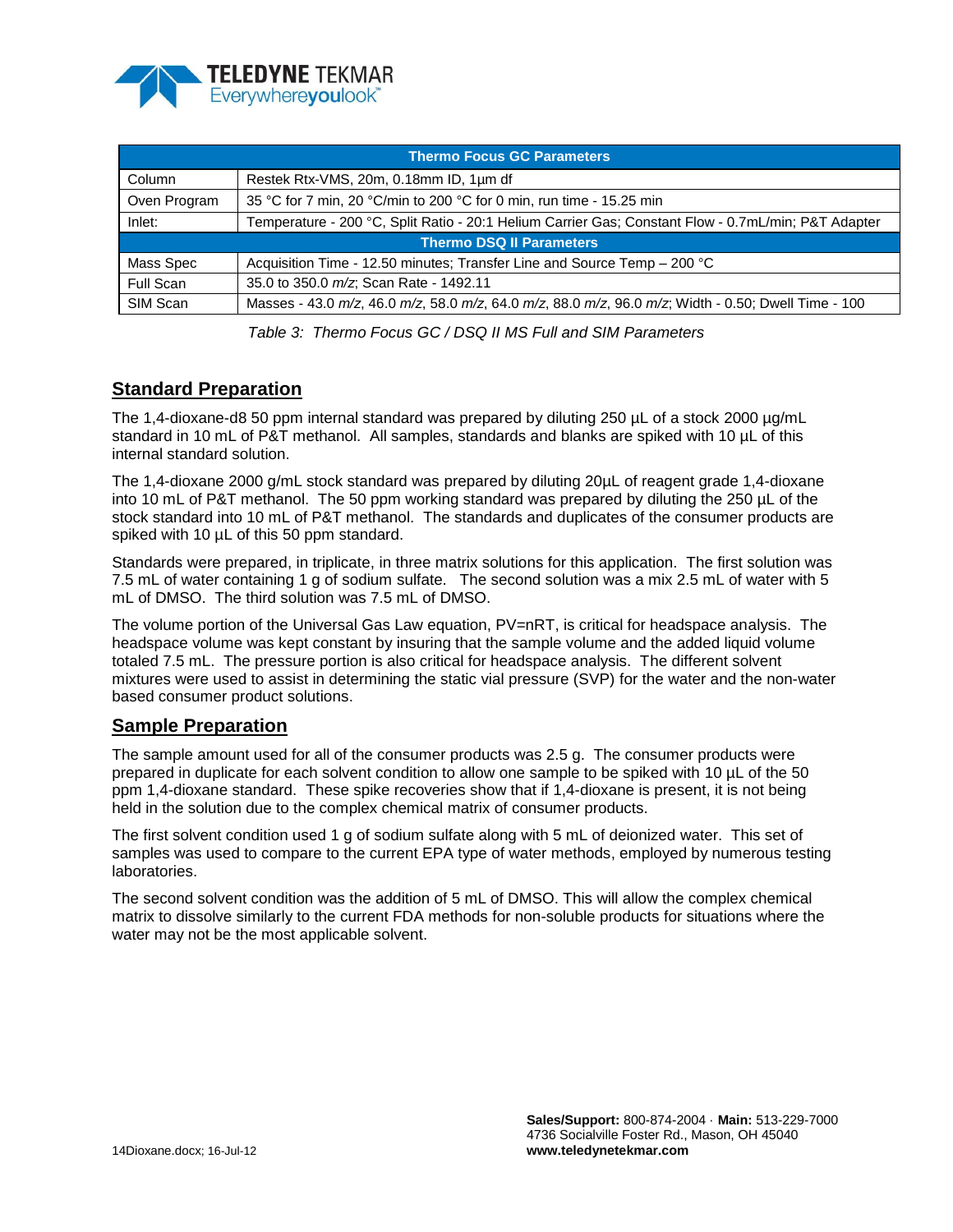

### **Standards Results**

The selected ion monitoring (SIM) data was evaluated using the mass ions of 1,4-dioxane, *m/z* 88, and 1,4-dioxane-d8, *m/z* 96, for all of the samples, standards, and blanks. The relative standard deviation (%RSD) for the internal standard, the calibration standard, and their response factors (RF) for the three calibration standards, and the internal standards through the entire analysis are compared in Table 4. The static vial pressure (SVP) is also included for the different solvent matrices.

The selected ion chromatograms for 1,4-dioxane, m/z 88, and 1,4-dioxane-d8, m/z96, and the full range scan, m/z 35 to m/z 350, were compared for the three different solvent mixtures. Figure 1 shows this comparison.

| <b>Matrix</b>                                                           | <b>SVP</b> | % Relative Standard Deviation |      |           |  |  |
|-------------------------------------------------------------------------|------------|-------------------------------|------|-----------|--|--|
|                                                                         |            | <b>Std</b>                    | IS   | <b>RF</b> |  |  |
| Calibration Standards (n=3)                                             |            |                               |      |           |  |  |
| Water                                                                   | 10.1       | 43.4                          | 43.3 | 1.3       |  |  |
| Mix                                                                     | 7.1        | 11.2                          | 12.1 | 4.7       |  |  |
| <b>DMSO</b>                                                             | 3.2        | 2.2                           | 3.0  | 1.8       |  |  |
| Internal Standards Determined for Standards and Blanks through Sequence |            |                               |      |           |  |  |
| Water $(n=14)$                                                          | 9.9        | NА                            | 55.3 | NA        |  |  |
| Mix $(n=7)$                                                             | 7.1        | <b>NA</b>                     | 20.9 | <b>NA</b> |  |  |
| $DMSO(n=13)$                                                            | 3.3        | <b>NA</b>                     | 10.8 | ΝA        |  |  |

*Table 4: Static Vial Pressure (SVP) and % Relative Standard Deviation for the 1,4-Dioxane Standard Solution in Water, Water:DMSO (1:3), and DMSO. The table includes separate data for the three standards and the internal standard for the sample blanks through the entire analysis sequence.*



*Figure 1: Comparison of the SIM Chromatograms for 1,4-Dioxane (m/z 88, left), the Internal Standard 1,4-Dioxane-d8 (m/z 96, right) and the same Region by Full Scan. The chromatograms presented are the standards in water (green), in water/DMSO (red) and in DMSO (black).*

**Sales/Support:** 800-874-2004 · **Main:** 513-229-7000 4736 Socialville Foster Rd., Mason, OH 45040 **www.teledynetekmar.com**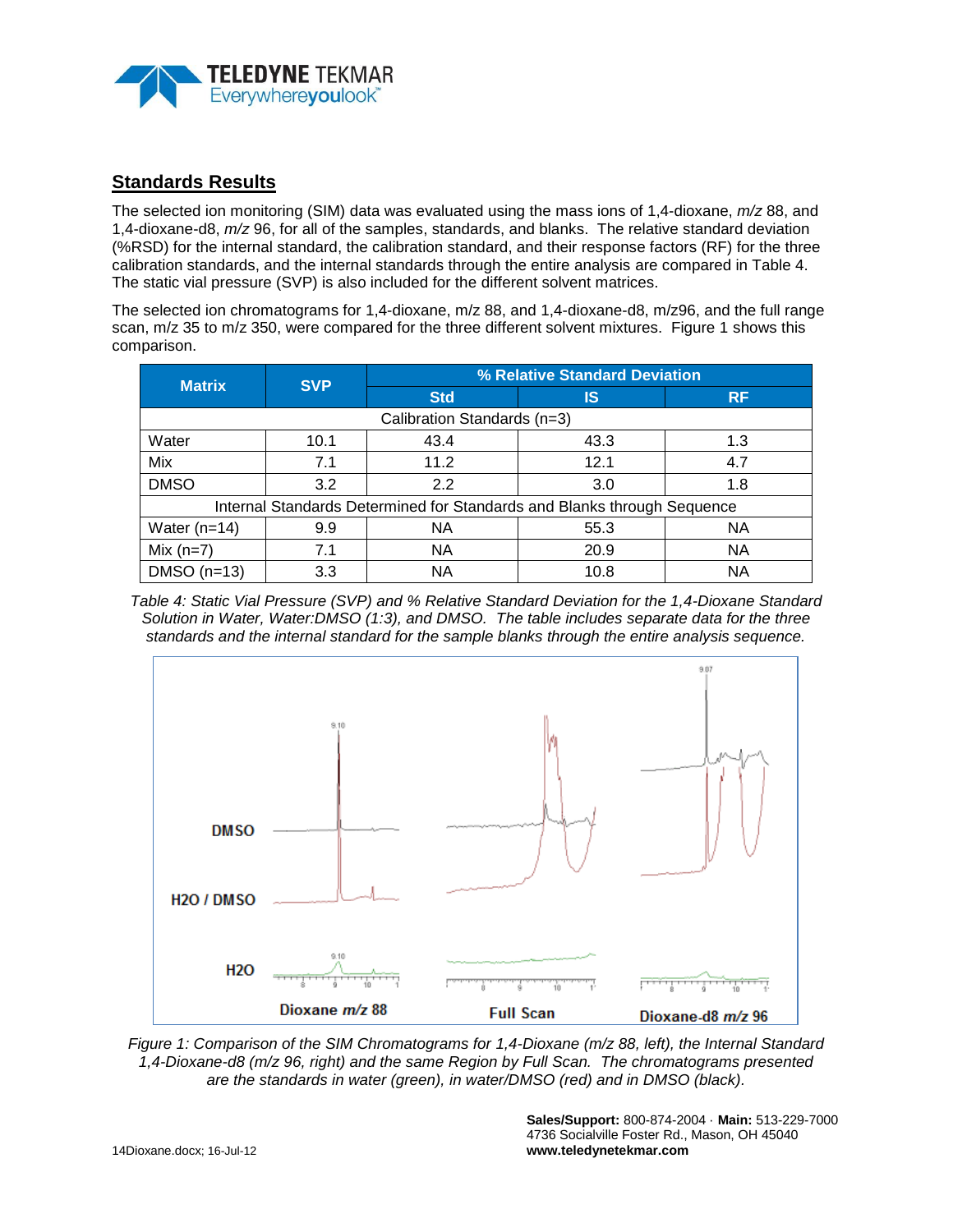

#### **Sample Results**

The evaluation of the samples for 1,4-dioxane was performed in three steps. The first was to tentatively identify 1,4-dioxane in the samples by comparing the retention time of any peak observed in the m/z 88 SIM chromatogram to the retention time of the reference standard. If a peak was observed, then the fragment mass, m/z 58, was evaluated and if present, the ration to the m/z 88 ion was compared. If this ratio was acceptable, then the concentration, in parts per million (ppm), was calculated based on the weight of the sample.

The concentrations of 1,4-dioxane detected in the samples were calculated for both the water and DMSO solutions. Table 5 summarizes the concentration of 1,4-dioxane for both the water and DMSO sample preparation along with data from Table 1 for the potential source of 1,4-dioxane, if the major ingredient is water and the static vial pressure (SVP) for the samples in water and DMSO.

| <b>Product</b>          | <b>Source</b> | <b>Water</b> | <b>SVP</b>   |             | 1,4-Dioxane (ppm) |             |
|-------------------------|---------------|--------------|--------------|-------------|-------------------|-------------|
|                         |               |              | <b>Water</b> | <b>DMSO</b> | <b>Water</b>      | <b>DMSO</b> |
| <b>Bubble Solution</b>  | No            | Yes          | 9.8          | 7.3         | 0                 | 0           |
| Mouthwash               | Yes           | Yes          | 11.8         | 7.8         | $\Omega$          | 0           |
| <b>Body Powder</b>      | No            | No.          | 10.2         | 3.5         | 0                 | 0           |
| Deodorant               | Yes           | No.          | 7.1          | 3.6         | $\Omega$          | 0           |
| Shampoo and Conditioner | Yes           | Yes          | 10.5         | 6.2         | 12.4              | 20.3        |
| Shampoo                 | Yes           | Yes          | 10.4         | 6.7         | 5.6               | 5.1         |
| Body Wash               | Yes           | Yes          | 10.3         | 6.8         | 0.16              | 0.33        |
| Bar Soap                | No            | No           | 7.5          | 3.3         | 0                 | 0           |
| Toothpaste              | Yes           | Yes          | 9.6          | 4.8         | $\Omega$          | 0.01        |
| Skin Cream              | Yes           | Yes          | 6.8          | 4.4         | $\Omega$          | 0.01        |
| <b>Body Lotion</b>      | Yes           | Yes          | 9.1          | 6.0         | 0.14              | 0.09        |

*Table 5: Summary Comparing the Data from Table 1 Concerning the Potential Source of 1,4-Dioxane, if the Major Sample Ingredient is Water, the Static Vial Pressure (SVP) for the Different Solvent to the calculated ppm 1,4-Dioxane Detect for the Samples.*

The data indicated that some of the samples had different values depending on the solvent matrix. Figure 2 is a photograph of the water and the DMSO sample vials for the shampoo and conditioner sample at approximately 95°C.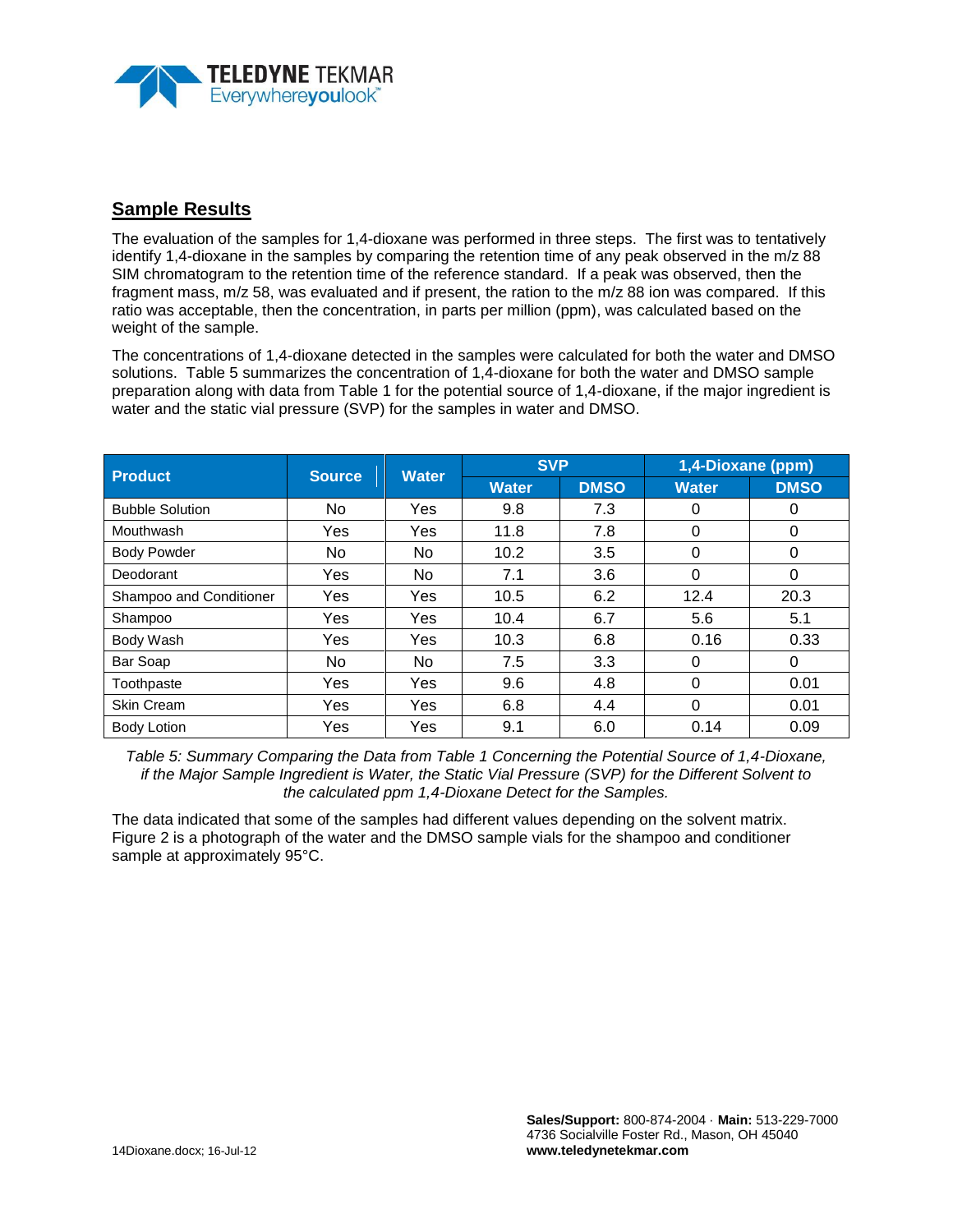



*Figure 2: Photograph of the Shampoo and Conditioner Sample in Water (Left) and DMSO (Right) at approximately 95 °C.*

The SIM chromatograms of two of the samples, the shampoo and conditioner and toothpaste, for both of the solvents were compared in Figure 3 and 4. The toothpaste sample indicated a possible 1,4-dioxane peak in the water solution, however the corresponding confirmation ion at mass 58 was not observed in the appropriate ratio as the standard.



*Figure 3 - Comparison of the SIM Chromatograms of the Shampoo and Conditioner Sample for 1,4-Dioxane (m/z 88, left), the Internal Standard 1,4-Dioxane-d8 (m/z 96, right) and the Same Region by Full Scan. The chromatograms presented are the sample in water (red) and in DMSO (black).*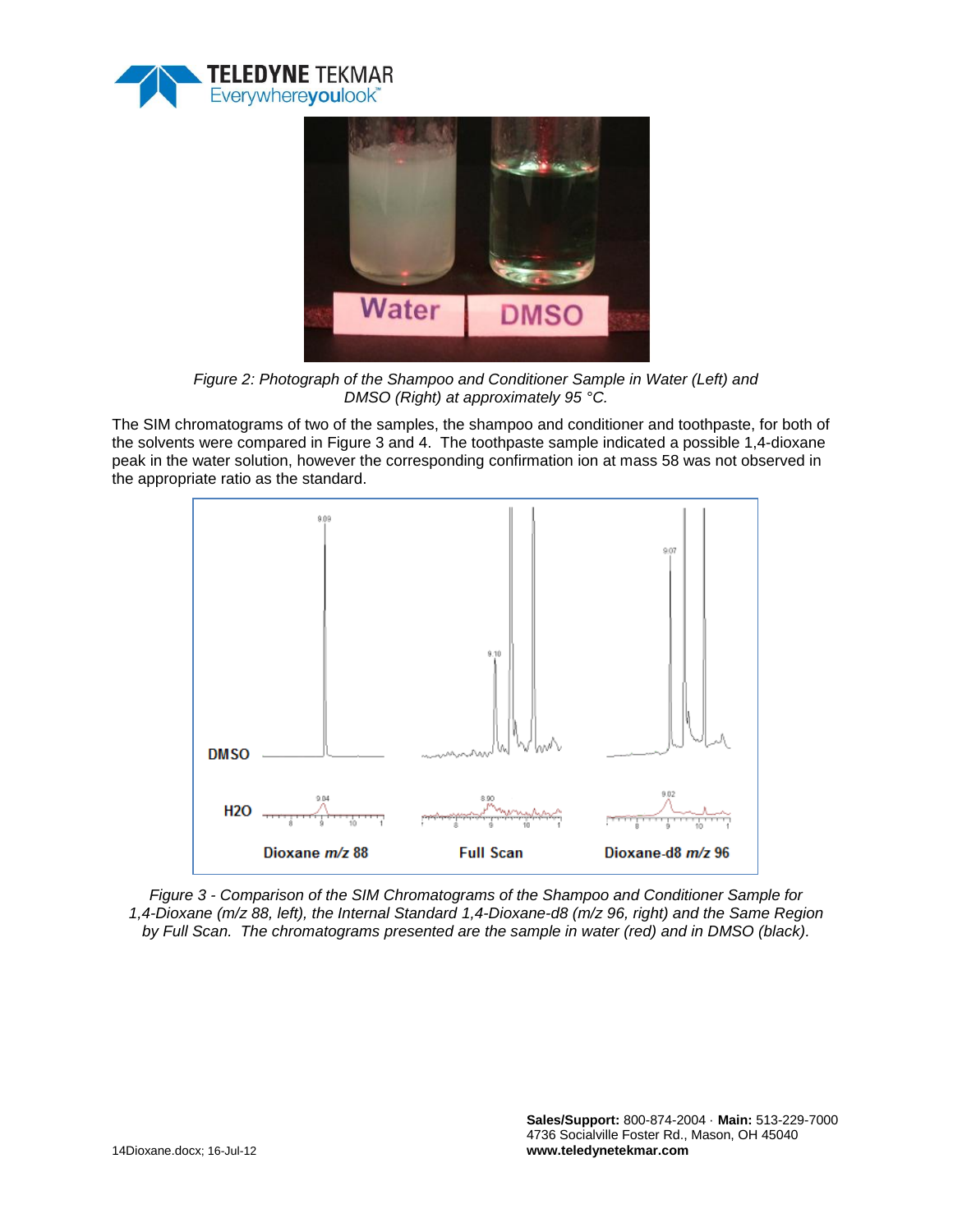



*Figure 4 - Comparison of the SIM Chromatograms of the Toothpaste Sample for 1,4-Dioxane (m/z 88, left), the Internal Standard 1,4-Dioxane-d8 (m/z 96, right) and the same Region by Full Scan. The chromatograms presented are the sample in water (red) and in DMSO (black).*

# **Conclusions**

Currently, low levels of 1,4-dioxane, a concern for consumers due to it possible toxicity, are analyzed using a variety of different methods. US EPA methodology, used on water-based matrices, utilizes SIM with a deuterated internal standard to achieve ppb detection limits. The FDA, through the USP, has two methods to detect 1,4-dioxane as a residual solvent, both using GC/FID and solvents other than water to dissolve the samples. These methods were combined in this application note to determine if improvements can be made in their ability to detect 1,4-dioxane.

Consumer products can contain complex mixtures of ingredients, both water-soluble and water-insoluble. When assaying these samples for 1,4-dioxane using heated static headspace methods, sample homogeneity is critical for consistent partitioning of the analytes from the matrix to ensure accurate data.

Eleven consumer products were analyzed for 1,4-dioxane by the US EPA water method and the FDA solvent method. The water method detected 1,4-dioxane in 4 of the 11 samples. The FDA solvent method detected 1,4-dioxane in 6 of the 11 samples. The FDA solvent method detected greater concentrations of 1,4-dioxane for 2 of the 4 samples than the US EPA method.

This application note demonstrates that the headspace analysis of 1,4-dioxane can be greatly influenced by the matrix used to prepare the sample. Better data is obtained when the sample and the solvent create a homogenous solution. The data also indicates that by changing the solvent matrix from water to DMSO, the static vial pressure, one of the critical factors from the Universal Gas Law, can be lowered.

By using solvents with boiling points greater than water, higher vial temperatures may be used, which may partition more 1,4-dioxane into the headspace. This also makes further method development and optimization possible using the HT3's Method Optimization Mode (M.O.M.) to increase recoveries and lower detection limits for 1,4-dioxane in these matrices.